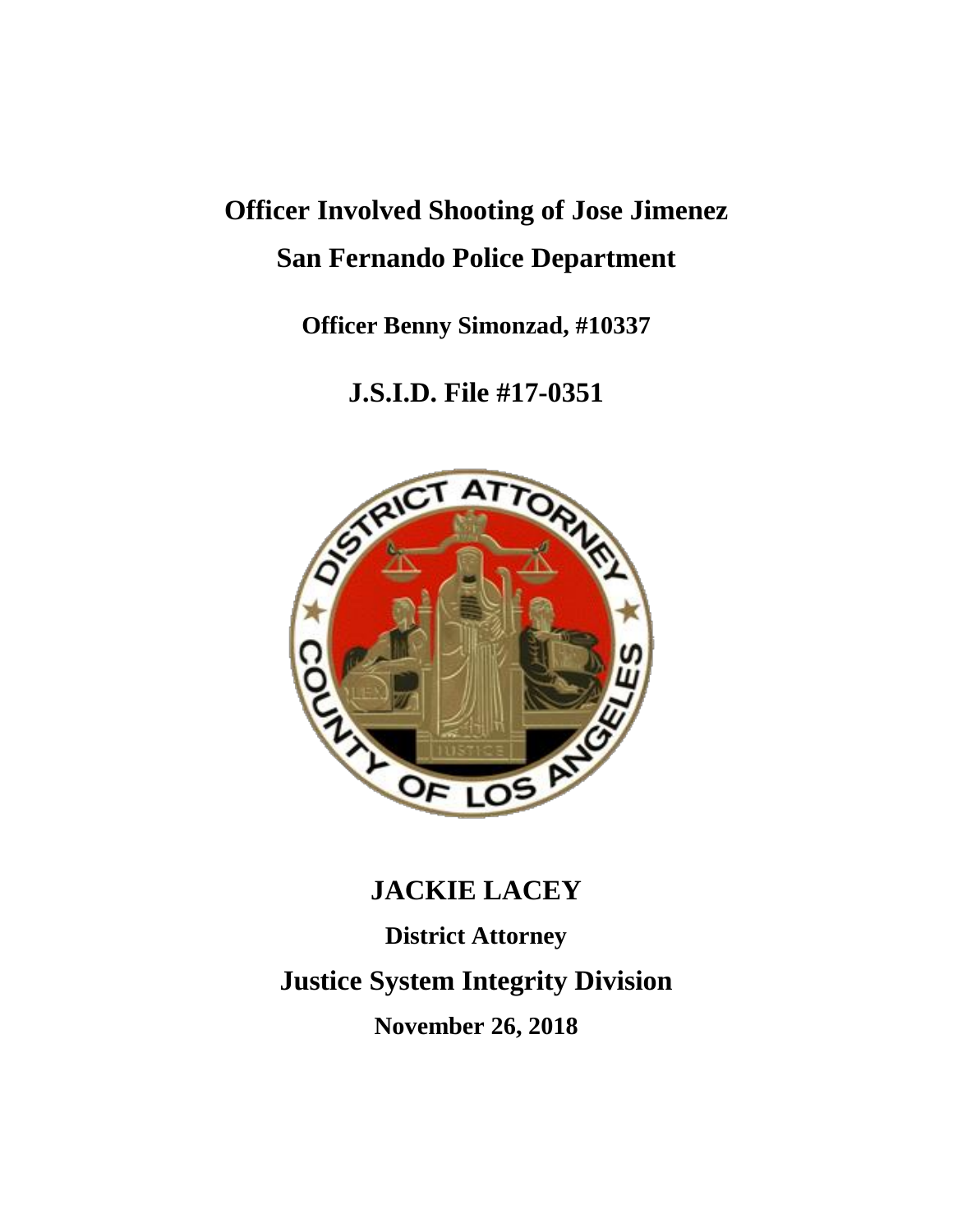#### **MEMORANDUM**

| TO:             | CHIEF ANTHONY VAIRO<br>San Fernando Police Department<br>910 First Street<br>San Fernando, California 91340                                      |
|-----------------|--------------------------------------------------------------------------------------------------------------------------------------------------|
|                 | CAPTAIN CHRISTOPHER BERGNER<br>Los Angeles County Sheriff's Department<br>Homicide Bureau<br>1 Cupania Circle<br>Monterey Park, California 91755 |
| FROM:           | <b>JUSTICE SYSTEM INTEGRITY DIVISION</b><br>Los Angeles County District Attorney's Office                                                        |
| <b>SUBJECT:</b> | Officer Involved Shooting of Jose Jimenez<br>J.S.I.D. File #17-0351<br>L.A.S.D. File #017-00080-3199-057                                         |
| DATE:           | November 26, 2018                                                                                                                                |

The Justice System Integrity Division of the Los Angeles County District Attorney's Office has completed its review of the July 12, 2017, non-fatal shooting of Jose Jimenez by San Fernando Police Department (SFPD) Officer Benny Simonzad. We have determined that Officer Simonzad acted in lawful defense of another when he fired his service weapon.

The District Attorney Command Center was notified of this shooting on July 12, 2017, at approximately 7:00 p.m. The District Attorney Response Team responded to the location of the shooting and was given a briefing and walk-through of the scene by Los Angeles County Sheriff's Department (LASD) Detective Richard Tomlin.

The following analysis is based on reports and other materials including audio-recorded interviews of witnesses, a 9-1-1 call, radio transmissions, surveillance videos, and photographs submitted by the LASD Homicide Bureau.

#### **FACTUAL ANALYSIS**

On July 12, 2017, at approximately 4:00 p.m., two female El Pollo Loco employees were speaking to each other while seated in their respective cars in the parking lot of the restaurant located at 12930 Foothill Boulevard. Suddenly, Jose Jimenez entered the front passenger seat of one of their cars. Both women yelled at him to leave, and he immediately did so, while also demanding that the driver recite her license plate number to make sure the car belonged to her.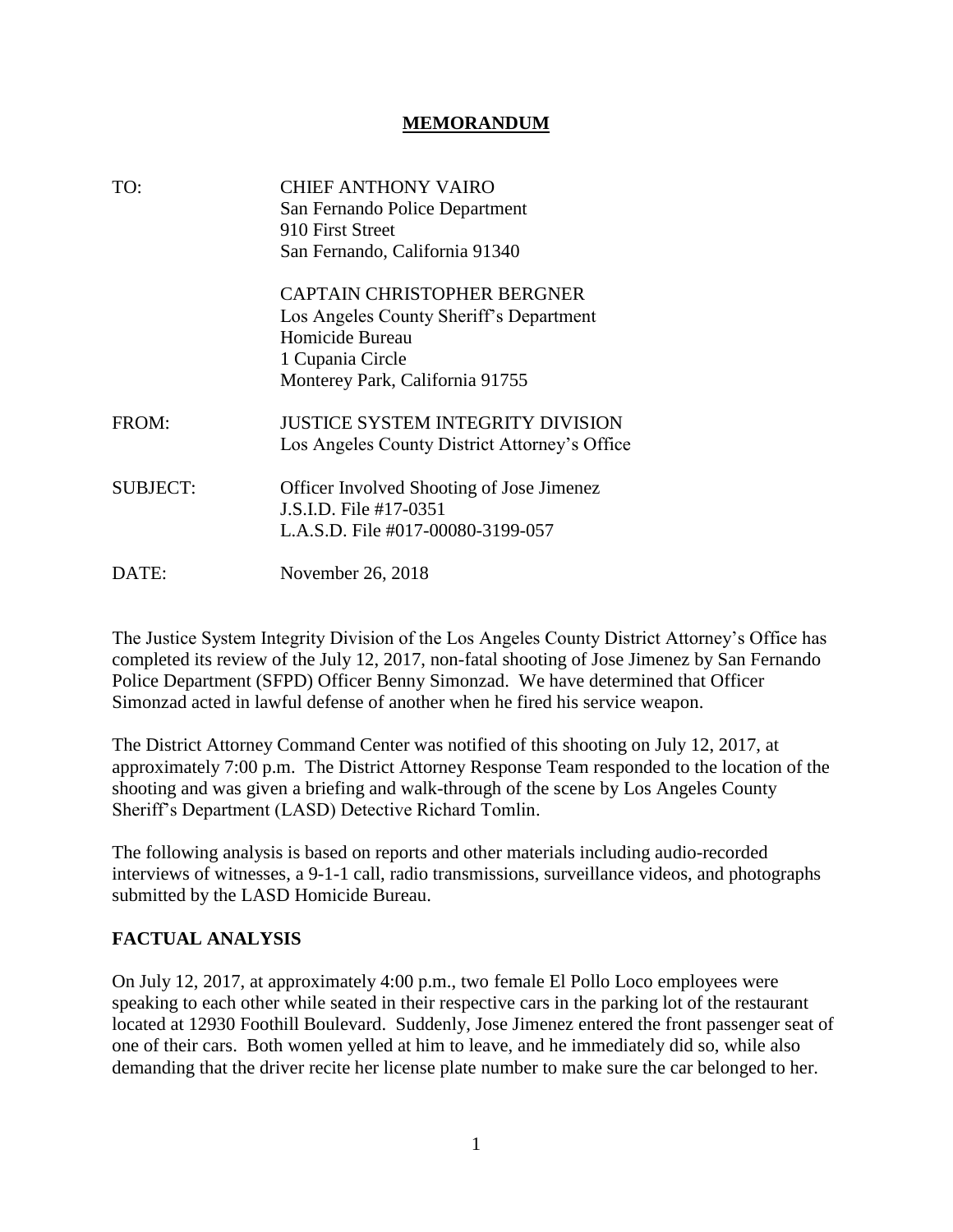When another employee walked over, Jimenez began to walk away, but returned to kick the car before leaving the area.

At approximately 4:30 p.m., Jimenez, without provocation, punched a customer inside the Home Depot located at 12960 Foothill Boulevard. Shortly thereafter, the manager of the Home Depot, Ian, became aware of the battery and viewed surveillance footage depicting the attack.

At approximately 4:45 p.m., William, an employee of the Sam's Club located at 12920 Foothill Boulevard, was helping customers when Jimenez punched him from behind, one time in the upper back. Jimenez then fled the store through the main entrance and ran in the direction of Home Depot. El Pollo Loco, Home Depot, and Sam's Club are located within the same shopping center.

At approximately 5:30 p.m., Jimenez was inside El Pollo Loco throwing water on customers for no apparent reason. Ian was on his work break when he walked inside El Pollo Loco and saw Jimenez walking out. Ian recognized Jimenez as the same person from the Home Depot surveillance footage he had seen. Jimenez looked agitated and kept pacing between El Pollo Loco and the Taco Bell in the shopping center. Jimenez aggressively stared at people, and carried a large wooden stick with a pointed end in his hand as he paced back and forth. Ian called 9-1-1, reported that Jimenez committed a battery on a Home Depot customer and a Sam's Club employee, gave a physical description of Jimenez, and stated that he was holding a sharp wooden stick.

Several SFPD officers, including Officer Simonzad and Sergeant Chiasson, were dispatched to the shopping center and told that a man holding a large sharpened wooden stick had assaulted a person and was last seen walking southbound through the parking lot, east of Sam's Club.

#### **Statement of Sergeant Chiasson**

Chiasson, who was driving a marked police vehicle and dressed in police uniform, responded to the battery call. Chiasson saw Jimenez, whose clothing matched the description of the battery suspect, walking with a stick in his hand on Dronfield Avenue east of Arroyo Avenue. Chiasson and Jimenez made eye contact, and Chiasson ordered Jimenez to stop and to drop the stick. Jimenez was yelling profanities and did not comply with Chiasson's commands. Jimenez was walking up to the property line of a Pepsi plant when Chiasson parked his vehicle and exited with his Taser in hand. Simonzad pulled his car up to them, and Jimenez ran and turned northbound into a narrow dirt path separating the Pepsi plant from the backside of a row of residences. Chiasson followed Jimenez and announced to Simonzad that he was armed with a Taser. Chiasson could hear Simonzad behind him as they followed Jimenez. Jimenez kept looking back in Chiasson's direction and then jumped over a cinderblock wall into the backyard of a residence.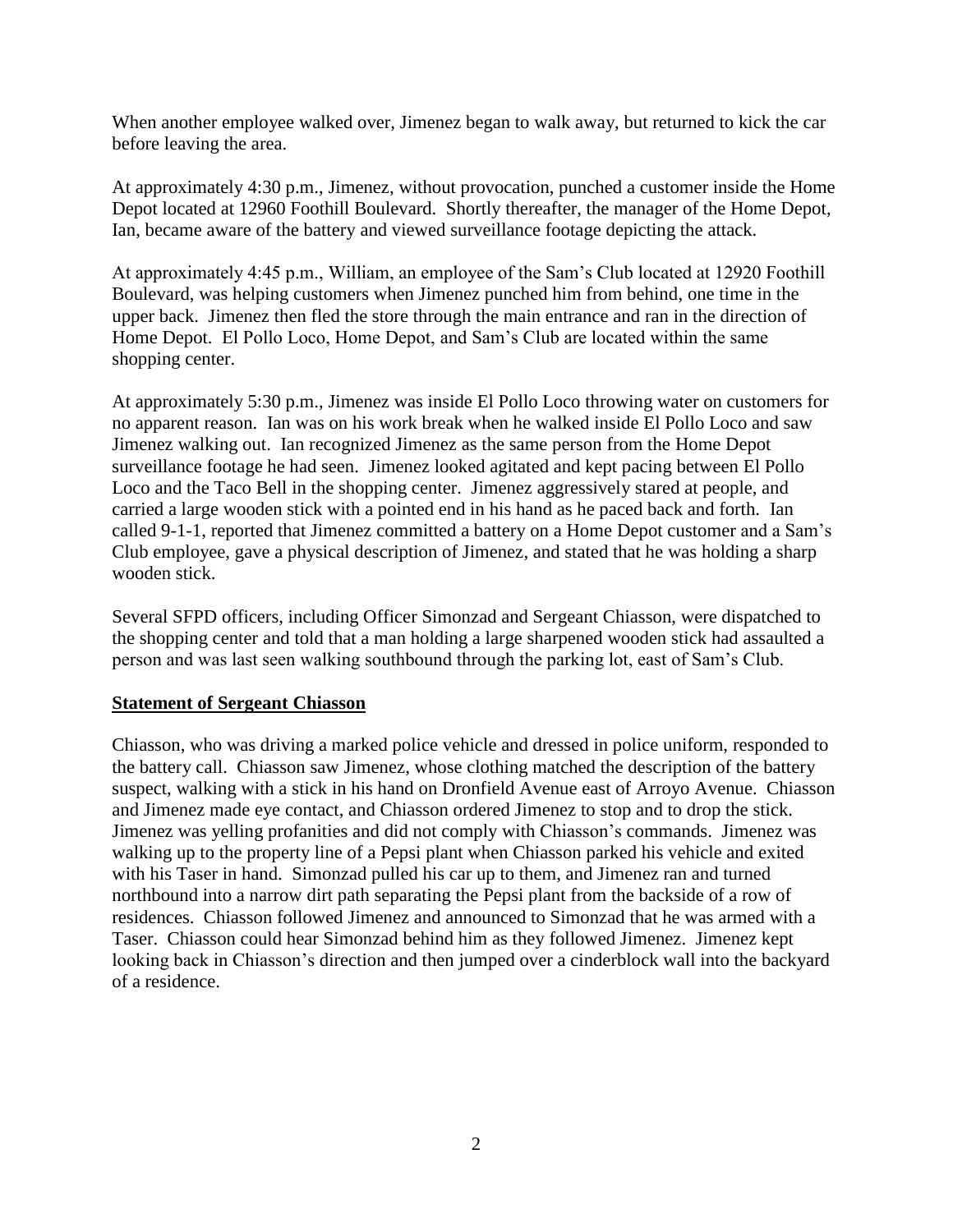

Dirt path separating Pepsi plant from residences.



Jimenez entered the backyard of the residence to the right of the utility pole.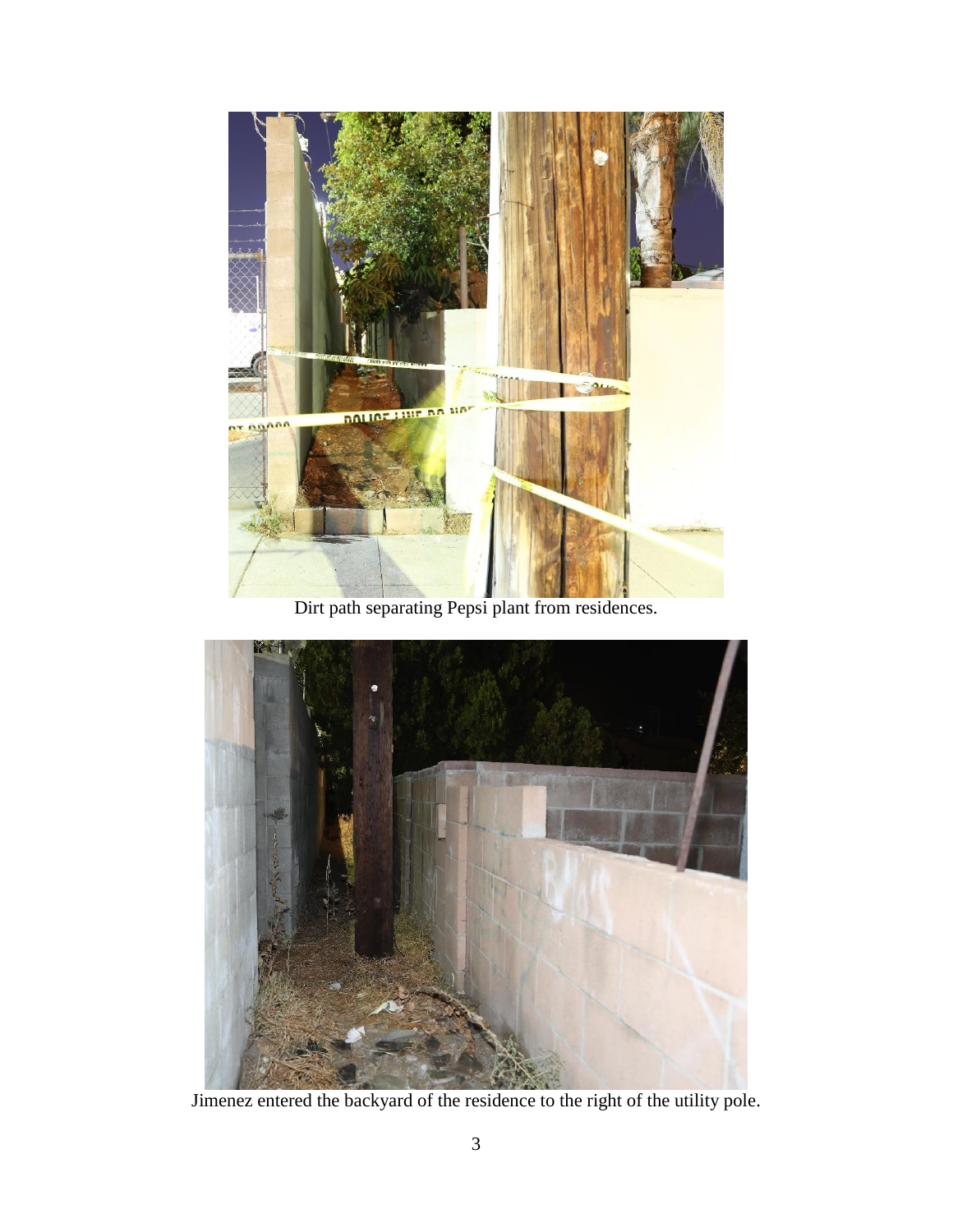

Backyard of the residence Jimenez entered.

Chiasson expected Jimenez to continue running after he jumped the wall, and was surprised to see him stand his ground near the corner, somewhat elevated on what was later discovered to be a mound. Jimenez was approximately 10 feet away from Chiasson and had a "crazed look" on his face. Jimenez reached down, grabbed what Chiasson believed to be dirt or a clump of grass, reared back and threw it directly at him like he was "throwing a baseball." Chiasson turned his head to the left to avoid being blinded by any debris, and as he came back up he saw Jimenez's hand go up again when he heard a gunshot. Chiasson did not recall actually being struck by anything.

When Chiasson saw Jimenez stand his ground and face him, Chiasson was concerned about his safety. Chiasson believed he was in a position of disadvantage when Jimenez threw something at him because Chiasson was armed with a Taser, which was useless with the wall separating him from Jimenez, and his duty weapon was holstered. Chiasson did not believe that he could retreat safely in the confined dirt pathway because he was "stuck" with Simonzad behind him and the utility pole on his other side. Chiasson did not believe that he would have had time to react to a second object being thrown at him.

After the gunshot, Chiasson and Simonzad checked on the welfare of each other, and Simonzad stated to Chiasson, "I couldn't let him hit you in the head with that brick or rock." Chiasson did not remember if Simonzad said brick or rock. Chiasson did not see Jimenez with a brick or rock when he looked back immediately before the gunshot, but afterward he looked in front of him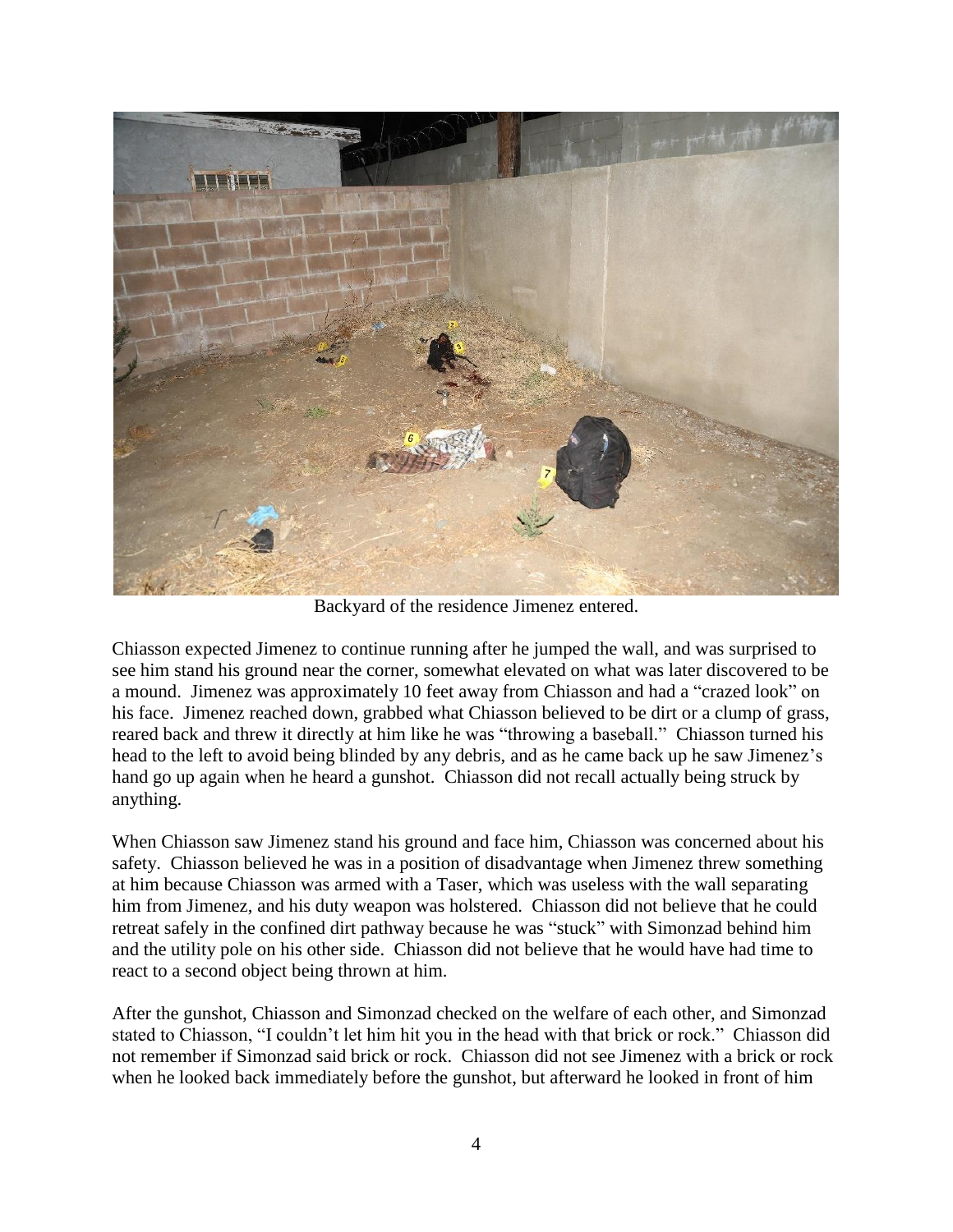and saw a pile of rocks and bricks. Chiasson stated, "All of this happened within a span of like a second or two."

### **Statement of Officer Simonzad**

Simonzad was also driving a marked police vehicle and dressed in his SFPD police uniform, when he responded to a radio call regarding a man who had assaulted a person at Sam's Club and was described as being armed with a long and sharp stick.

Simonzad parked his vehicle on Dronfield Avenue near Chiasson's vehicle. Simonzad heard Chiasson's radio transmissions stating that Jimenez was not responding to commands. Simonzad saw Chiasson armed with a Taser and Jimenez armed with a sharp wooden stick in his hand. Chiasson and Jimenez were approximately five to 10 feet apart from each other. Simonzad saw Jimenez "square up" with Chiasson and then run northbound through a narrow dirt pathway. As Jimenez ran, Simonzad saw Jimenez reach down quickly in the pathway and noted rocks and bricks on the ground. He believed that Jimenez either picked up a rock or put something down as he ran. Simonzad heard Chiasson giving orders to Jimenez, and saw Jimenez jump a concrete wall approximately five feet high. As Chiasson got closer to the wall, Simonzad saw Jimenez stop and could see his head over the wall. Simonzad saw Jimenez reach down toward the ground and throw what he believed was a brick or rock at Chiasson and saw it strike the side of Chiasson's body or head. He saw Chiasson react by flinching.

Simonzad stated that he was standing several feet to Chiasson's right, providing lethal cover for Chiasson who was armed with a Taser. Simonzad was concerned that Jimenez could "launch that spear" at him or Chiasson. He saw Jimenez appear to pick up an object, and believed it was a rock, brick, or possibly the sharp wooden stick he saw Jimenez holding moments earlier. When he saw Jimenez's arm coming up again "with an object," he believed Jimenez was going to throw something over the wall and hit Chiasson or himself in the head. Simonzad fired one round from his service weapon, and then lost sight of Jimenez. Simonzad was unable to give Jimenez any commands because it happened so quickly, and stated he intended to stop Chiasson from being stuck again by another object.

#### **Other Evidence**

Jimenez suffered a gunshot wound to the left shoulder, and survived his injury. In case number 7SV00322, Jimenez was charged with four misdemeanor counts. On August 31, 2017, in a negotiated disposition, Jimenez pled no contest to committing a battery upon Sergeant Chiasson, in violation of Penal Code section 243(b). The remaining counts, including battery charges against the Sam's Club employee and the Home Depot customer, were dismissed as part of the negotiated disposition.

The wooden stick with a possible blood stain was photographed in the backyard of the residence. Investigators also observed debris in the backyard of the residence, including rocks and bricks.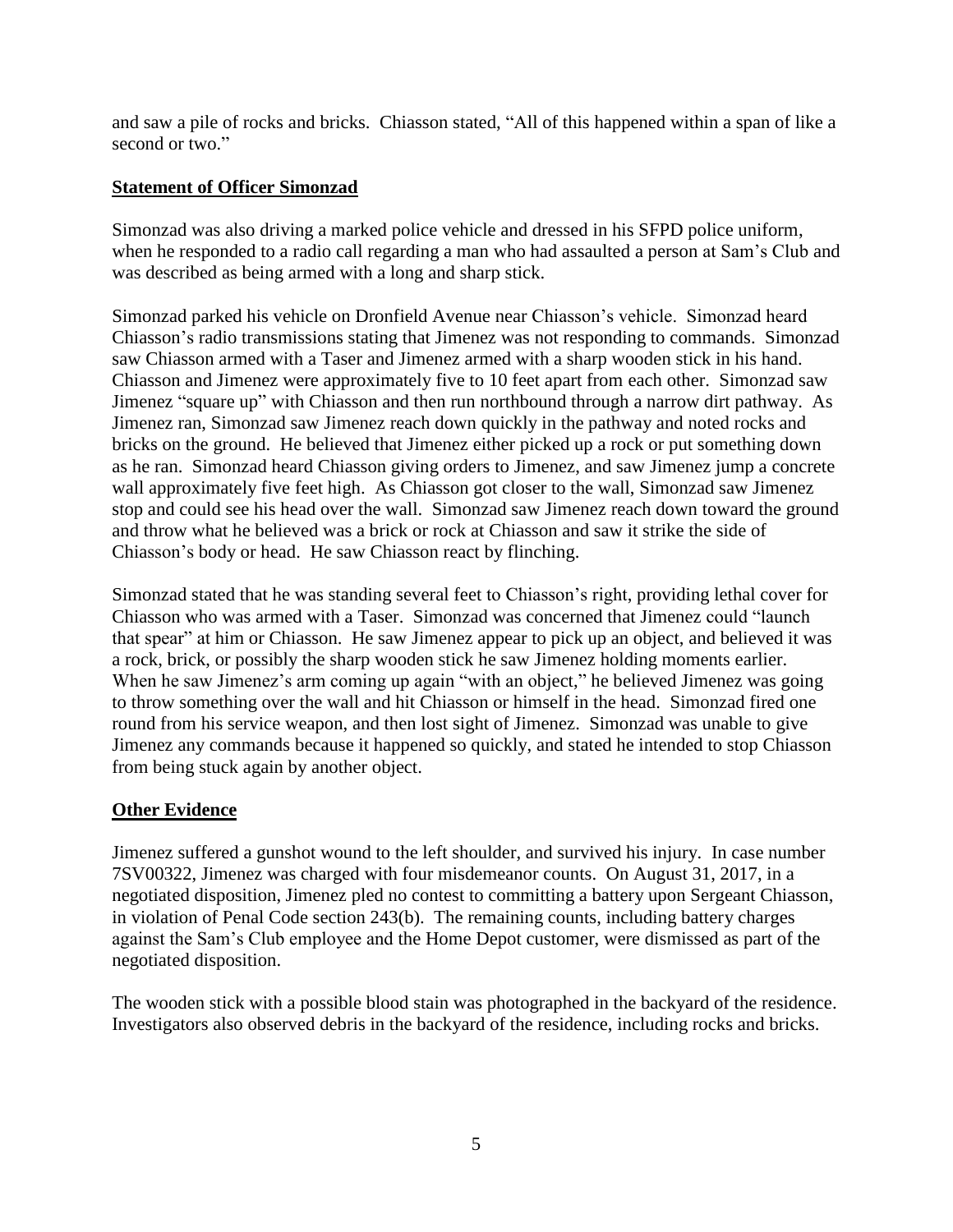

Wooden stick and debris.

On February 21, 2018, LASD investigators interviewed Jimenez. Jimenez recounted that he was having paranoid hallucinations on the day of the shooting. Jimenez stated he ran from the police, jumped a wall, and threw a "clump of dirt," "not at them, but towards them." Then, he "bent down, [he] looked up" and was shot. Jimenez stated that he dropped the wooden stick after he jumped the concrete wall, and he would ordinarily use the stick to sift through trash to recycle cans and bottles. Jimenez stated he had reviewed reports provided by his public defender indicating that an officer had stated Jimenez threw a "clump of dirt." When asked to rely on his own memory as to what he threw, Jimenez stated he did not have an independent recollection, and also stated, "I'll plead the Fifth on that one." The investigator asked, "What were you reaching for the second time [you bent down]?" Jimenez paused and stated, "I don't have no comment on that."

## **LEGAL ANALYSIS**

California law permits any person to use deadly force in self-defense or in the defense of others if he actually and reasonably believed that he or others were in imminent danger of great bodily injury or death. CALCRIM No. 3470. In protecting himself or another, a person may use that amount of force which he believes reasonably necessary and which would appear to a reasonable person, in the same or similar circumstances, to be necessary to prevent imminent injury. *Id*. If the person's beliefs were reasonable, the danger does not need to have actually existed. *Id*.

In California, the evaluation of the reasonableness of a police officer's use of deadly force employs a reasonable person acting as a police officer standard, which enables the jury to evaluate the conduct of a reasonable person functioning as a police officer in a stressful situation. *People v. Mehserle* (2012) 206 Cal.App.4th 1125, 1146.

In evaluating whether a police officer's use of deadly force was reasonable in a specific situation, it is helpful to draw guidance from the objective standard of reasonableness adopted in civil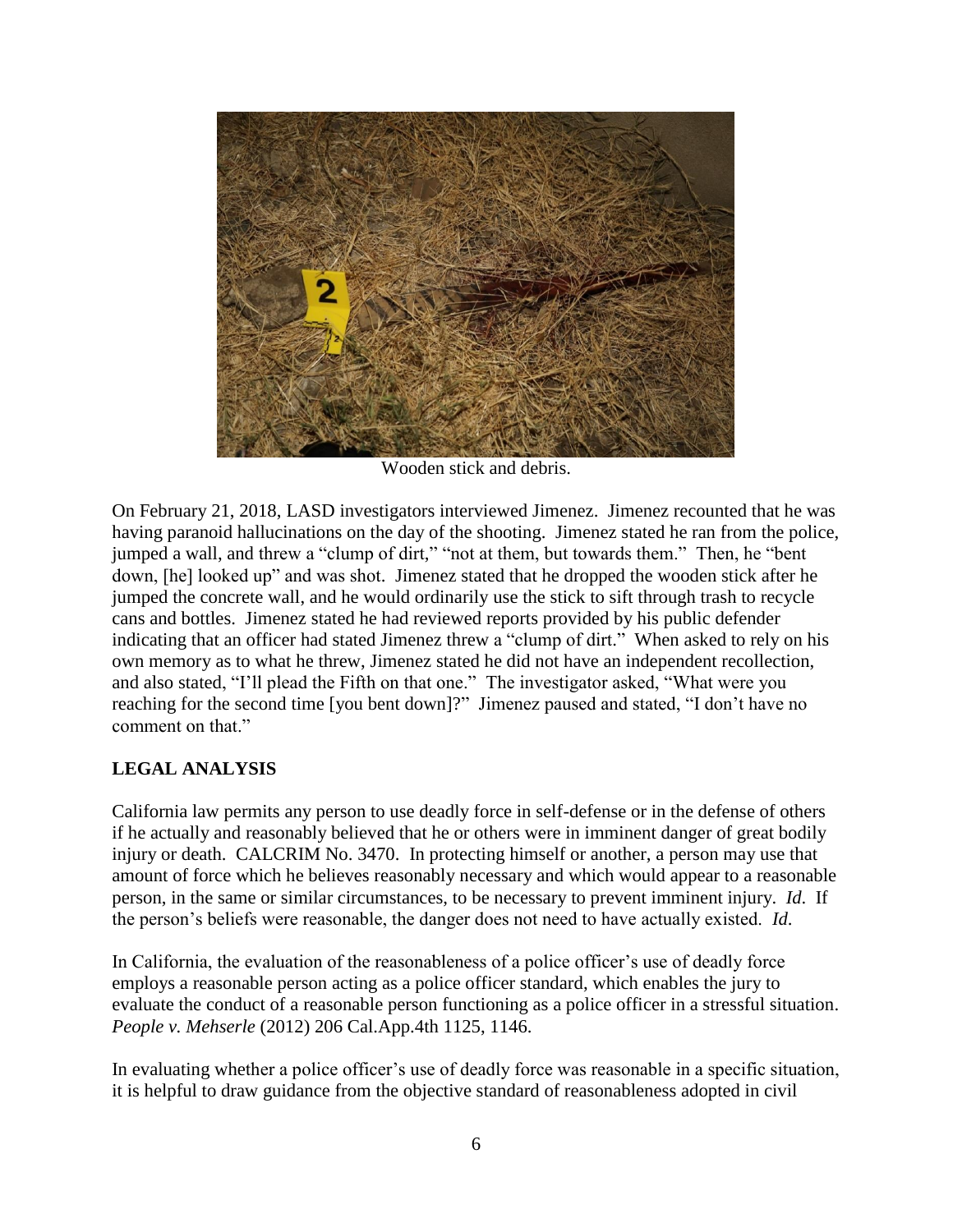actions alleging Fourth Amendment violations. Under this analysis, "The 'reasonableness' of a particular use of force must be judged from the perspective of a reasonable officer on the scene, rather than the 20/20 vision of hindsight…The calculus of reasonableness must embody allowance for the fact that police officers are often forced to make split-second judgments—in circumstances that are tense, uncertain, and rapidly evolving—about the amount of force that is necessary in a particular situation." *Graham v. Connor* (1989) 490 U.S. 386, 396-397.

A *deadly or dangerous weapon* is any object, instrument, or weapon that is inherently deadly or dangerous or one that is used in such a way that it is capable of causing and likely to cause death or great bodily injury. CALCRIM No. 3145. If the object is not a weapon as a matter of law and is capable of innocent uses, consider all the surrounding circumstances, including when and where the object was possessed, whether the object was changed from its standard form and any other evidence that indicates whether the object would be used for a dangerous, rather than a harmless, purpose. *Id*.

When Chiasson and Simonzad encountered Jimenez, they believed he was the battery suspect they were searching for because he matched the description broadcast through radio communications. Chiasson and Simonzad also saw Jimenez armed with a sharp wooden stick that appeared to be a makeshift weapon. Simonzad saw Jimenez ignore Chiasson's commands to stop and drop the wooden stick, and Simonzad was tasked with providing lethal cover for Chiasson who announced that he was armed with a Taser as the foot chase began.

Jimenez ran from uniformed police officers through a narrow dirt pathway neighboring residential houses. As soon as Jimenez jumped a concrete wall into the backyard of one residence, he turned around and threw an unknown object(s) at Chiasson. Simonzad saw Jimenez throw something and believed it could be a rock or brick. Immediately after, Simonzad saw Jimenez appear to retrieve another object from the ground, which was littered with debris. As the lethal cover for his partner, Simonzad was concerned about Chiasson's safety, and he fired his service weapon to prevent Jimenez from throwing another object at Chiasson. Simonzad believed this object could be another brick or rock, or the "spear" Jimenez was holding earlier. Under the totality of the circumstances, Simonzad was reasonably concerned that Jimenez was about to assault Chiasson with a dangerous weapon and he fired his service weapon to stop the threat. A thrown rock, brick, or sharp wooden stick is capable of causing great bodily injury.

Chiasson was surprised when Jimenez turned back toward him after he jumped the concrete wall. Chiasson did not utilize his Taser, and believed he would not have been able to avoid another assault by Jimenez because as soon as he turned back toward Jimenez he saw Jimenez's arm up and heard a shot. After Jimenez went down, Simonzad stated to Chiasson, "I couldn't let him hit you in the head with that brick or rock." Simonzad's statement near the time of the shooting is additional evidence of his actual belief that Chiasson was in danger of imminent great bodily injury.

Since the backyard where Jimenez was shot and fell was littered with debris, including the sharp wooden stick, rocks, and bricks, it is unknown what object Jimenez actually had in his hand before Simonzad shot him. Jimenez's evasive responses to investigators did not clarify this